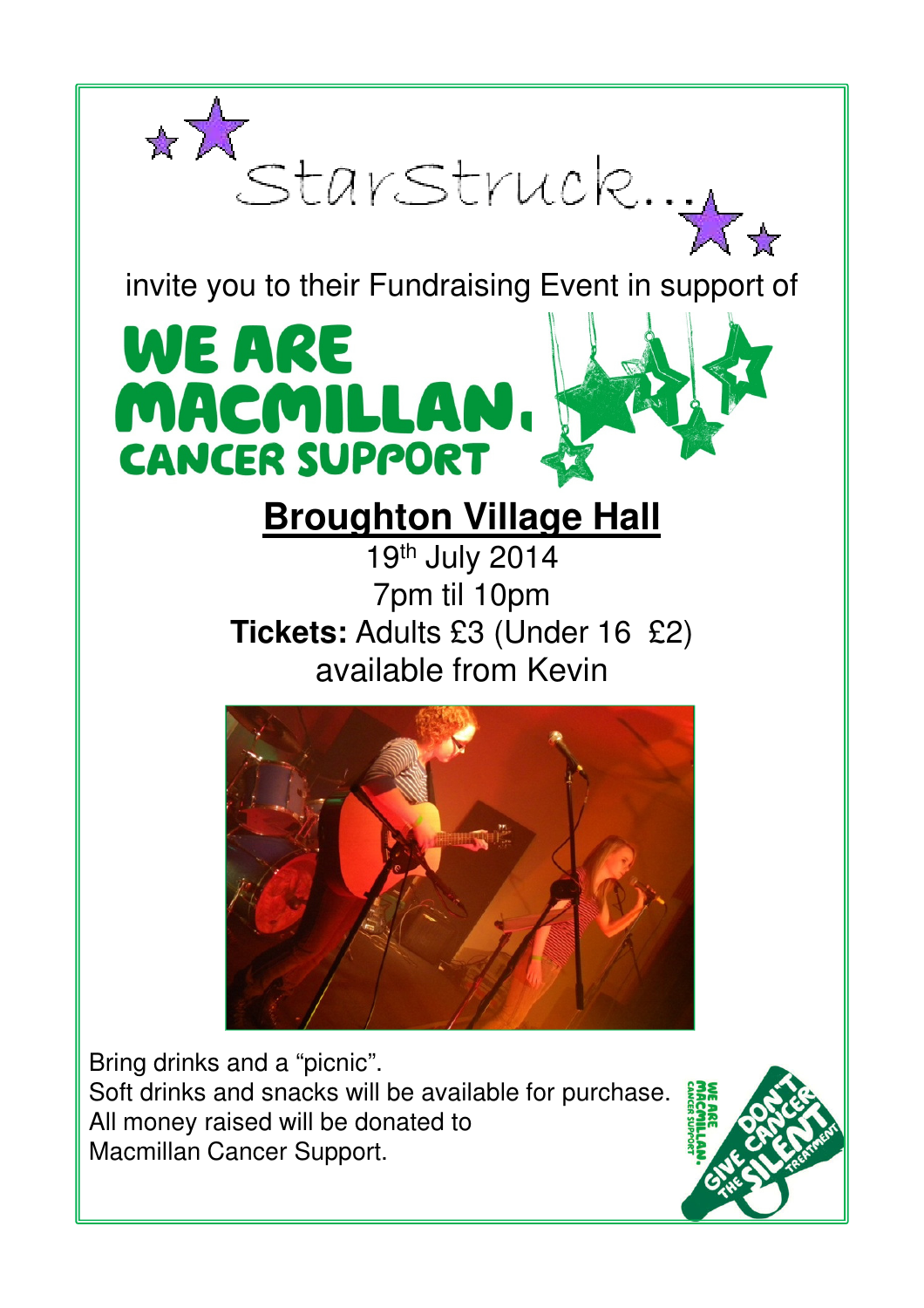

Renowned local acoustic duo, invite you to their Charity Fundraising Event in support of



## **Broughton Village Hall**

19th July 2014 7pm til 10pm

**Tickets:** £4 on the door (Under 16 - £3) £3 in advance (Under 16 - £2) Tickets available **FROM BROUGHTON POST OFFICE**  or tel 07412 623657







Make an event of it - bring drinks and a "picnic". Soft drinks and snacks will be available for purchase. All money raised will be donated to Macmillan Cancer Support. Thank You!